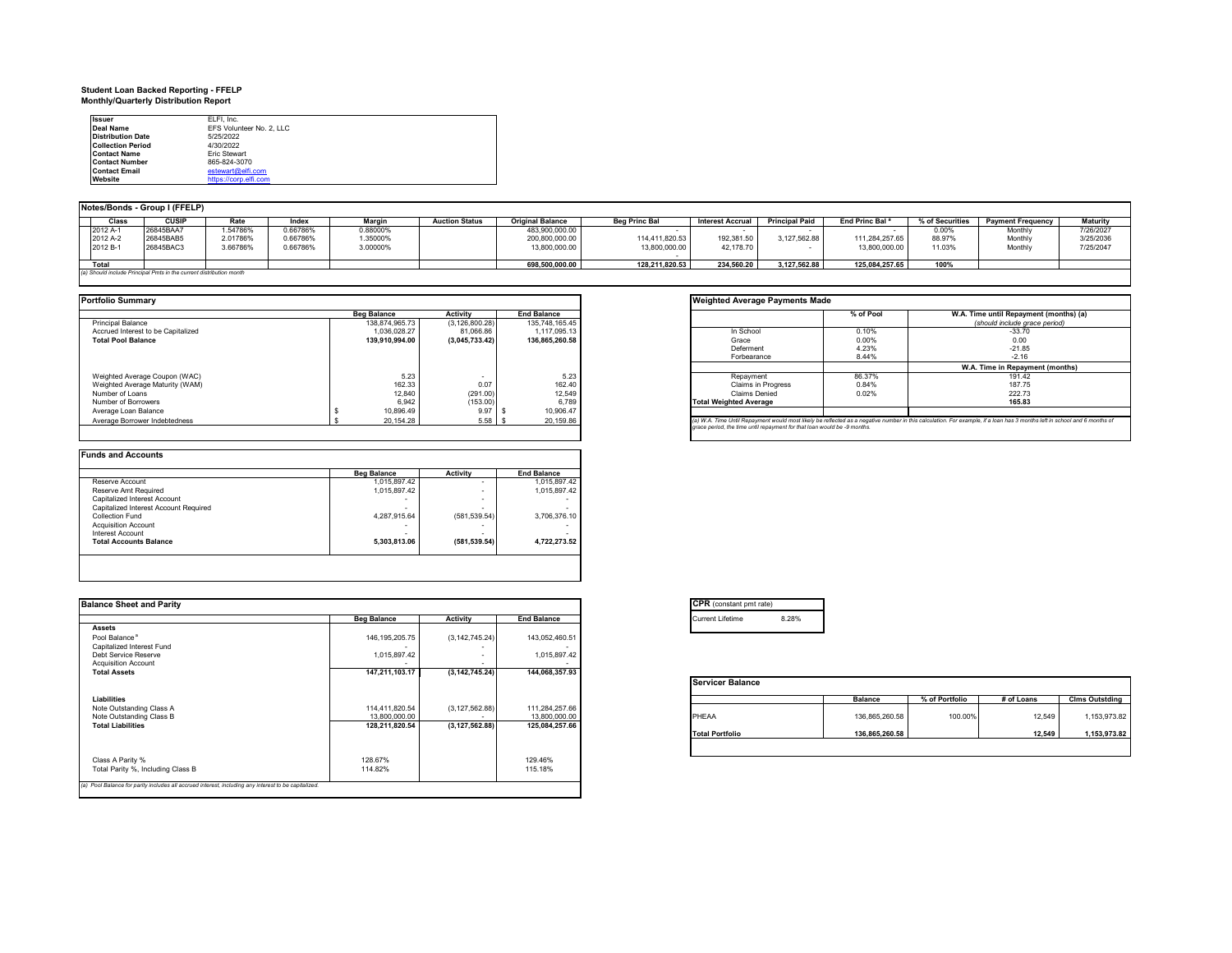#### **ELFI, Inc. - EFS Volunteer No. 2, LLC**

| <b>Portfolio by Loan Status</b> |            |        |                |                  |              |        |            |        |             |        |
|---------------------------------|------------|--------|----------------|------------------|--------------|--------|------------|--------|-------------|--------|
|                                 | # of Loans |        |                | Pool Balance     | % of Balance |        | <b>WAC</b> |        | <b>WARM</b> |        |
|                                 | Beainnina  | Endina | Beainnina      | Endina           | Beainning    | Endina | Beainning  | Endina | Beainnina   | Endina |
| In School                       |            |        | 130,362.16     | 130,590.68       | 0.09%        | 0.10%  | 6.41       | 6.41   | 120.00      | 120.00 |
| Grace                           |            |        |                |                  | 0.00%        | 0.00%  |            |        |             | $\sim$ |
| Repayment                       |            |        |                |                  |              |        |            |        |             |        |
| Current                         | 10.779     | 10,478 | 114.774.246.72 | 111.174.021.50   | 82.03%       | 81.23% | 5.15       | 5.14   | 159.41      | 159.26 |
| 31-60 Davs Delinguent           | 197        | 241    | 2.362.305.05   | 3,014,759.06     | 1.69%        | 2.20%  | 5.37       | 5.46   | 172.71      | 165.31 |
| 61-90 Days Delinquent           |            | 117    | 1,574,436.19   | 1,207,537.61     | 1.13%        | 0.88%  | 5.72       | 5.30   | 169.06      | 165.51 |
| 91-120 Days Delinquent          | 86         |        | 910,619.15     | 859,462.66       | 0.65%        | 0.63%  | 5.88       | 5.39   | 160.67      | 177.02 |
| 121-180 Days Delinquent         |            | 110    | 802.371.44     | 1,106,496.54     | 0.57%        | 0.81%  | 5.73       | 5.85   | 160.12      | 170.46 |
| 181-270 Days Delinquent         |            |        | 900,067.03     | 689,778.87       | 0.64%        | 0.50%  | 5.08       | 5.35   | 157.41      | 166.26 |
| 271+ Davs Delinguent            |            |        | 563,962.36     | 155,328.40       | 0.40%        | 0.11%  | 4.72       | 5.04   | 146.93      | 116.73 |
| <b>Total Repayment</b>          | 11,433     | 11,133 | 121.888.007.94 | 118, 207, 384.64 | 87.12%       | 86.37% | 5.16       | 5.16   | 159.74      | 159.70 |
| Forbearance                     | 787        | 772    | 11,130,431.97  | 11,549,858.71    | 7.96%        | 8.44%  | 5.75       | 5.74   | 188.11      | 187.85 |
| Deferment                       | 529        | 537    | 5.666.456.72   | 5,789,815.49     | 4.05%        | 4.23%  | 5.66       | 5.67   | 166.98      | 166.92 |
| <b>Claims in Progress</b>       |            |        | 1.062.166.85   | 1.153.973.82     | 0.76%        | 0.84%  | 4.96       | 4.87   | 170.11      | 166.17 |
| <b>Claims Denied</b>            |            |        | 33,568.36      | 33,637.24        | 0.02%        | 0.02%  | 2.89       | 2.89   | 157.04      | 156.75 |
| <b>Total Portfolio</b>          | 12,840     | 12,549 | 139.910.994.00 | 136,865,260.58   |              |        | 5.23       | 5.23   | 162.33      | 162.40 |

| <b>Delinguency Status</b>           |            |        |                |                  |              |        |                  |        |             |        |
|-------------------------------------|------------|--------|----------------|------------------|--------------|--------|------------------|--------|-------------|--------|
|                                     | # of Loans |        | Pool Balance   |                  | % of Balance |        | <b>WAC</b>       |        | <b>WARM</b> |        |
|                                     | Beainnina  | Endina | Beginning      | Endina           | Beainning    | Endina | <b>Beginning</b> | Endina | Beainning   | Endina |
| Current                             | 10,779     | 10,478 | 114.774.246.72 | 111, 174, 021.50 | 94.16%       | 94.05% | 5.15             | 5.14   | 159.41      | 159.26 |
| 31-60 Days Delinquent               |            | 241    | 2.362.305.05   | 3,014,759.06     | 1.94%        | 2.55%  | 5.37             | 5.46   | 172.71      | 165.31 |
| 61-90 Days Delinquent               |            |        | 1.574.436.19   | 1,207,537.61     | 1.29%        | 1.02%  | 5.72             | 5.30   | 169.06      | 165.51 |
| 91-120 Days Delinquent              |            |        | 910,619.15     | 859,462.66       | 0.75%        | 0.73%  | 5.88             | 5.39   | 160.67      | 177.02 |
| 121-180 Days Delinquent             |            | 10     | 802.371.44     | 1,106,496.54     | 0.66%        | 0.94%  | 5.73             | 5.85   | 160.12      | 170.46 |
| 181-270 Days Delinquent             |            |        | 900.067.03     | 689.778.87       | 0.74%        | 0.58%  | 5.08             | 5.35   | 157.41      | 166.26 |
| 271+ Davs Delinguent                |            |        | 563.962.36     | 155.328.40       | 0.46%        | 0.13%  | 4.72             | 5.04   | 146.93      | 116.73 |
| <b>Total Portfolio in Repayment</b> | 11,433     | 11.133 | 121.888.007.94 | 118.207.384.64   |              |        | 5.16             | 5.16   | 159.74      | 159.70 |
|                                     |            |        |                |                  |              |        |                  |        |             |        |

| Portfolio by Loan Type           |            |        |                |                |              |        |            |        |             |        |  |  |  |
|----------------------------------|------------|--------|----------------|----------------|--------------|--------|------------|--------|-------------|--------|--|--|--|
|                                  | # of Loans |        | Pool Balance   |                | % of Balance |        | <b>WAC</b> |        | <b>WARM</b> |        |  |  |  |
|                                  | Beainnina  | Endina | Beainnina      | Endina         | Beainnina    | Endina | Beainning  | Endina | Beainnina   | Endina |  |  |  |
| Subsidized Consolidation Loans   | 4.899      | 1.784  | 56.209.135.90  | 54,893,327.54  | 40.17%       | 40.11% | 5.14       | 5.14   | 147.9       | 147.97 |  |  |  |
| Unsubsidized Consolidation Loans | 4.935      | 4.818  | 71.222.650.56  | 69,737,435.86  | 50.91%       | 50.95% | 5.22       | 5.22   | 173.63      | 173.71 |  |  |  |
| Subsidized Stafford Loans        | 1.740      | 713    | 5.387.153.41   | 5,315,081.50   | 3.85%        | 3.88%  | 5.47       | 5.46   | 137.14      | 137.67 |  |  |  |
| Unsubsidized Stafford Loans      | 1.216      | 185    | 6.405.506.17   | 5,285,026.65   | 4.58%        | 4.59%  | 5.72       | 5.72   | 179.30      | 180.58 |  |  |  |
| Grad PLUS Loans                  |            |        | 665.572.18     | 613.655.03     | 0.48%        | 0.45%  | 7.69       | 7.63   | 214.49      | 197.73 |  |  |  |
| Other Loans                      |            |        | 20.975.78      | 20,734.00      | 0.019        | 0.02%  | 3.30       | 3.30   | 73.41       | 74.02  |  |  |  |
| <b>Total Balance</b>             | 12.840     | 12.549 | 139.910.994.00 | 136.865.260.58 |              |        | 5.23       | 5.23   | 162.33      | 162.40 |  |  |  |

| Portfolio by Program Type                  |            |        |                     |                |                |        |                  |        |             |        |
|--------------------------------------------|------------|--------|---------------------|----------------|----------------|--------|------------------|--------|-------------|--------|
|                                            | # of Loans |        | <b>Pool Balance</b> |                | % of Principal |        | <b>WAC</b>       |        | <b>WARN</b> |        |
|                                            | Beainnina  | Endina | Beainnina           | Ending         | Beainnina      | Ending | <b>Beainning</b> | Endina | Beainnina   | Endina |
| Graduate / 4-Year Loans                    | 9,475      | 9,242  | 99.192.722.44       | 96,807,164.38  | 70.90%         | 70.73% | 4.92             | 4.91   | 158.84      | 158.98 |
| 2-Year Loans                               | $1,110$ .  | .093   | 6,824,020.63        | 6,672,399.38   | 4.88%          | 4.88%  | 5.71             | 5.71   | 155.56      | 155.85 |
| Proprietary / Technical / Vocational Loans |            |        | 5.976.893.71        | 5,904,311.09   | 4.27%          | 4.31%  | 6.11             | 6.12   | 171.22      | 172.23 |
| Unknown (Consolidation) Loans              | 1,685      | ,655   | 27,798,785.63       | 27,363,505.13  | 19.87%         | 19.99% | 6.05             | 6.04   | 174.53      | 173.97 |
| Other                                      |            |        | 118,571.59          | 117,880.60     | 0.08%          | 0.09%  | 4.77             | 4.77   | 163.08      | 162.25 |
| <b>Total Portfolio</b>                     | 12,840     | 12.549 | 139.910.994.00      | 136,865,260.58 |                |        | 5.23             | 5.23   | 162.33      | 162.40 |

| <b>SAP Indices</b>        |            |        |                     |                |            |        |               |  |  |  |  |  |  |
|---------------------------|------------|--------|---------------------|----------------|------------|--------|---------------|--|--|--|--|--|--|
|                           | # of Loans |        | <b>Pool Balance</b> |                | % of Total |        | <b>Margin</b> |  |  |  |  |  |  |
|                           | Beainnina  | Endina | Beainnina           | Endina         | Beainnina  | Endina |               |  |  |  |  |  |  |
| T-Bill Loans              | 519        | 506    | 3,263,011.70        | 3,150,560.31   | 2.33%      | 2.30%  | 3.0828        |  |  |  |  |  |  |
| 1ML Loans                 | 12,321     | 12,043 | 136.647.982.30      | 133,714,700.27 | 97.67%     | 97.70% | 2.5023        |  |  |  |  |  |  |
| Other Margin Loans        |            |        |                     |                | 0.00%      | 0.00%  |               |  |  |  |  |  |  |
| <b>Total Pool Balance</b> | 12.840     | 12,549 | 139.910.994.00      | 136.865.260.58 |            |        | 2.5157        |  |  |  |  |  |  |

| <b>Collateral Pool Characteristics</b> | Amount (\$)    |
|----------------------------------------|----------------|
| Initial Pool Balance                   | 677,264,944.94 |
|                                        | 677,264,944.94 |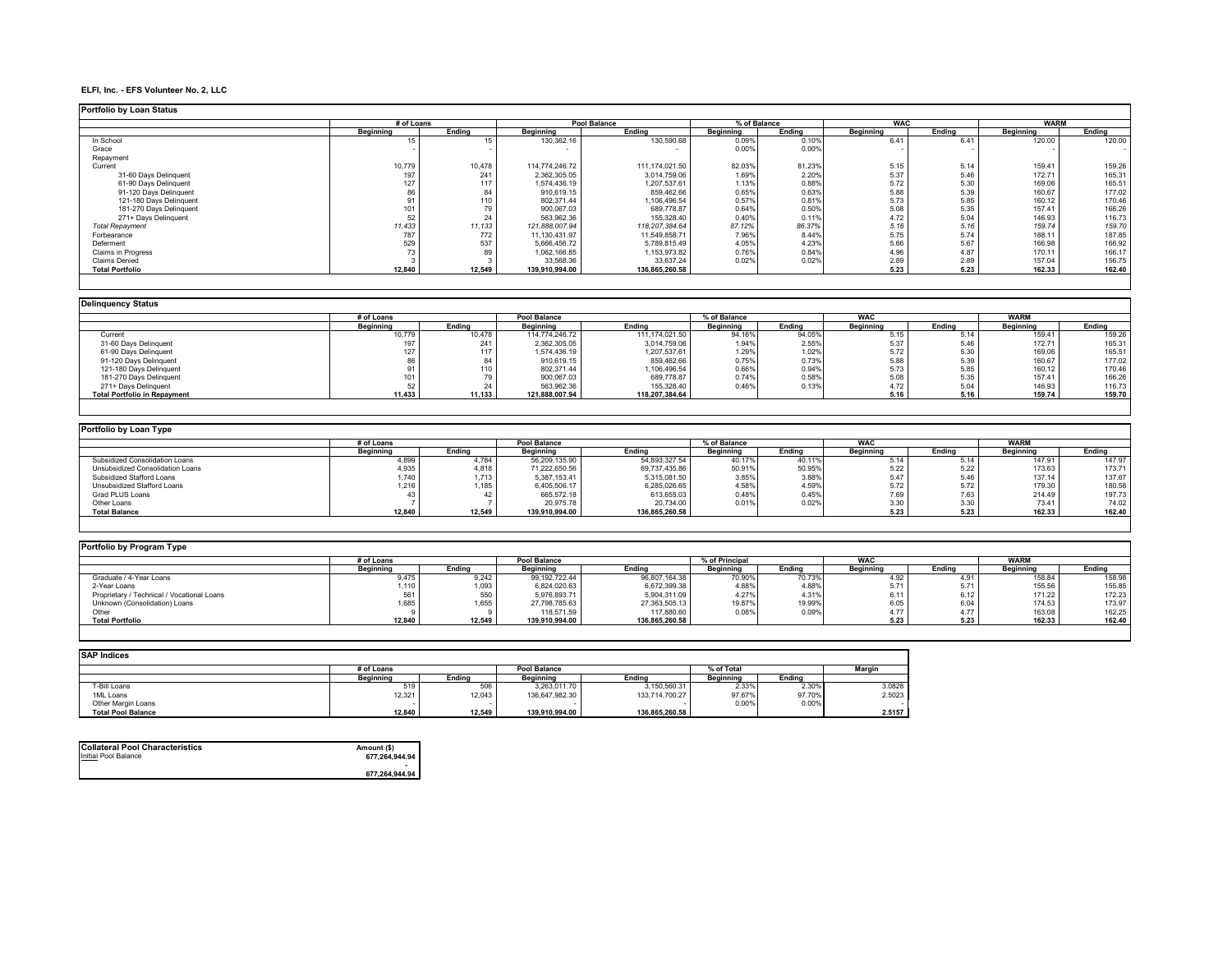### **Student Loan Backed Reporting - FFELP Monitoring Waterfall and Collections**

**ELFI, Inc.**

**Distribution Date** 5/25/2022 **Collection Period** 4/30/2022

| <b>Collection Account Activity <sup>a</sup></b>                                                                               |                    | <b>Fees Due for Current Period</b>                       | 4/30/2022        |
|-------------------------------------------------------------------------------------------------------------------------------|--------------------|----------------------------------------------------------|------------------|
|                                                                                                                               |                    | <b>Indenture Trustee Fees</b>                            | 10.000.00        |
| <b>Collection Amount Received</b>                                                                                             | 3,178,899.21       | <b>Servicing Fees</b>                                    | 23,435.02        |
| Recoveries                                                                                                                    |                    | <b>Administration Fees</b>                               | 22.624.69        |
| Reserve Account                                                                                                               |                    | <b>Consolidation Rebate Fees</b>                         | 113.841.43       |
| Excess of Required Reserve Account                                                                                            |                    | Other Fees                                               |                  |
| Interest on Investment Earnings                                                                                               | 1,293.47           | <b>Total Fees</b>                                        | 169,901.14<br>S. |
| Capitalized Interest Account (after a stepdown or release date)                                                               |                    |                                                          |                  |
| Temporary Cost of Issuance Remaining                                                                                          |                    |                                                          |                  |
| Payments from Guarantor                                                                                                       | 526,183.42         |                                                          |                  |
| Proceeds from Tender                                                                                                          |                    |                                                          |                  |
| Paid to Guarantor                                                                                                             |                    |                                                          |                  |
| Purchased by Servicers/Sellers                                                                                                |                    | <b>Cumulative Default Rate</b>                           | 4/30/2022        |
| Prior Month's Allocations or Adjustments                                                                                      |                    |                                                          |                  |
| Investment Income                                                                                                             |                    | Current Period's Defaults (\$)                           | 114.996.02       |
| All Fees                                                                                                                      |                    | Cumulative Defaults (\$)                                 | 169.847.102.21   |
| Other Amounts Received in Collection                                                                                          |                    | Cumulative Default (% of original pool balance)          | 25.08%           |
|                                                                                                                               |                    | Cumulative Default (% of Repayment ending balances)      | 124.22%          |
| <b>Total Available Funds</b>                                                                                                  | \$<br>3,706,376.10 |                                                          |                  |
|                                                                                                                               |                    | Current period payments (recoveries) from Guarantor (\$) | 526.183.42       |
| (a) Cash collections represent amounts received and posted in the Trust accounts as of the last day of the collection period. |                    | Current period borrower recoveries (\$)                  |                  |
|                                                                                                                               |                    | Cumulative Recoveries (\$) <sup>a</sup>                  | 173.126.448.16   |
|                                                                                                                               |                    | Cumulative Recovery Rate (%) <sup>b</sup>                | 101 93%          |

| <b>Fees Due for Current Period</b> | 4/30/2022  |
|------------------------------------|------------|
| Indenture Trustee Fees             | 10.000.00  |
| <b>Servicing Fees</b>              | 23.435.02  |
| <b>Administration Fees</b>         | 22.624.69  |
| <b>Consolidation Rebate Fees</b>   | 113.841.43 |
| Other Fees                         |            |
| <b>Total Fees</b>                  | 169.901.14 |

| <b>Cumulative Default Rate</b>                                                                | 4/30/2022      |  |  |  |
|-----------------------------------------------------------------------------------------------|----------------|--|--|--|
|                                                                                               |                |  |  |  |
| Current Period's Defaults (\$)                                                                | 114.996.02     |  |  |  |
| Cumulative Defaults (\$)                                                                      | 169.847.102.21 |  |  |  |
| Cumulative Default (% of original pool balance)                                               | 25.08%         |  |  |  |
| Cumulative Default (% of Repayment ending balances)                                           | 124.22%        |  |  |  |
| Current period payments (recoveries) from Guarantor (\$)                                      | 526.183.42     |  |  |  |
| Current period borrower recoveries (\$)                                                       |                |  |  |  |
| Cumulative Recoveries (\$) <sup>a</sup>                                                       | 173.126.448.16 |  |  |  |
| Cumulative Recovery Rate (%) <sup>b</sup>                                                     | 101.93%        |  |  |  |
| Cumulative Net Loss Rate (%)                                                                  | $-0.48%$       |  |  |  |
| Cumulative Servicer Reject Rate (FFELP) (%)                                                   | 0.00%          |  |  |  |
| Cumulative Recoveries includes 97% of Claims in Progress<br>a)                                |                |  |  |  |
| Due to the inclusion of death, disability and bankruptcy claims, the recovery rate can exceed |                |  |  |  |

#### **Waterfall Activity**

| Waterfall for Distribution (in accordance with Transaction - specific documents)                                                                                                                                                          | <b>Amount Due</b>            | <b>Amount Remaining</b>  |
|-------------------------------------------------------------------------------------------------------------------------------------------------------------------------------------------------------------------------------------------|------------------------------|--------------------------|
| <b>Total Available Funds</b>                                                                                                                                                                                                              |                              | 3,706,376.10             |
| First: Deposits to Department Reserve Fund                                                                                                                                                                                                | 288.193.31                   | 3,418,182.79             |
| Second: Trustee Fees due                                                                                                                                                                                                                  | 10,000.00                    | 3,408,182.79             |
| Third: Servicing Fee due                                                                                                                                                                                                                  | 23,435.02                    | 3,384,747.77             |
| Fourth: Administration Fees due                                                                                                                                                                                                           | 5.656.17                     | 3,379,091.60             |
| Fifth: Interest Distribution on Senior Notes or Obligations<br>EFS Volunteer No. 2 2012 A-1<br>EFS Volunteer No. 2 2012 A-2<br>Total Interest Distribution on Senior Notes or Obligations                                                 | 192,381.50<br>192,381.50     | 3,186,710.10             |
| Sixth: Class B Interest Distribution Amount (Subject to Class B Interest Cap)                                                                                                                                                             | 42,178.70                    | 3,144,531.40             |
| Seventh: Debt Service Fund replenishment                                                                                                                                                                                                  |                              | 3,144,531.40             |
| Eight: Principal Distribution on Senior and Sub Notes or Obligations<br>EFS Volunteer No. 2 2012 A-1<br>EFS Volunteer No. 2 2012 A-2<br>EFS Volunteer No. 2 2012 B<br>Total Principal Distribution on Senior and Sub Notes or Obligations | 3,045,733.42<br>3,045,733.42 | 98,797.98                |
| Ninth: Subordinate Administration Fee                                                                                                                                                                                                     | 16,968.52                    | 81,829.46                |
| Tenth: Excess available funds to Noteholders                                                                                                                                                                                              | 81,829.46                    | $\overline{\phantom{a}}$ |
| Eleventh: Class B Carryover Amount                                                                                                                                                                                                        |                              |                          |
| Twelfth: Release to Issuer                                                                                                                                                                                                                |                              |                          |

| <b>Principal and Interest Distributions</b>                       | Class A                      | Class B                            | <b>TOTAL</b>                 |
|-------------------------------------------------------------------|------------------------------|------------------------------------|------------------------------|
|                                                                   |                              |                                    |                              |
| Periodic Interest Due                                             | 192,381.50                   | 42,178.70                          | 234,560.20                   |
| Periodic Interest Paid                                            | 192,381.50                   | 42.178.70                          | 234,560.20                   |
| Interest Excess/(Shortfall)                                       | $\overline{\phantom{0}}$     | $\overline{\phantom{a}}$           |                              |
| Interest Carryover Due                                            | $\overline{\phantom{a}}$     | 71,760.15                          | 71,760.15                    |
| Interest Carryover Paid                                           | $\overline{\phantom{a}}$     | $\overline{\phantom{a}}$           |                              |
| <b>Interest Carryover</b>                                         | $\overline{\phantom{a}}$     | 71,760.15                          | 71,760.15                    |
| Periodic Principal Distribution Amount<br>Periodic Principal Paid | 3,127,562.88<br>3,127,562.88 | $\sim$<br>$\overline{\phantom{a}}$ | 3,127,562.88<br>3,127,562.88 |
| Excess/(Shortfall)                                                | $\overline{\phantom{a}}$     |                                    |                              |
| <b>Total Distribution Amount</b>                                  | 3,319,944.38                 | 42,178.70                          | 3,362,123.08                 |
|                                                                   |                              |                                    |                              |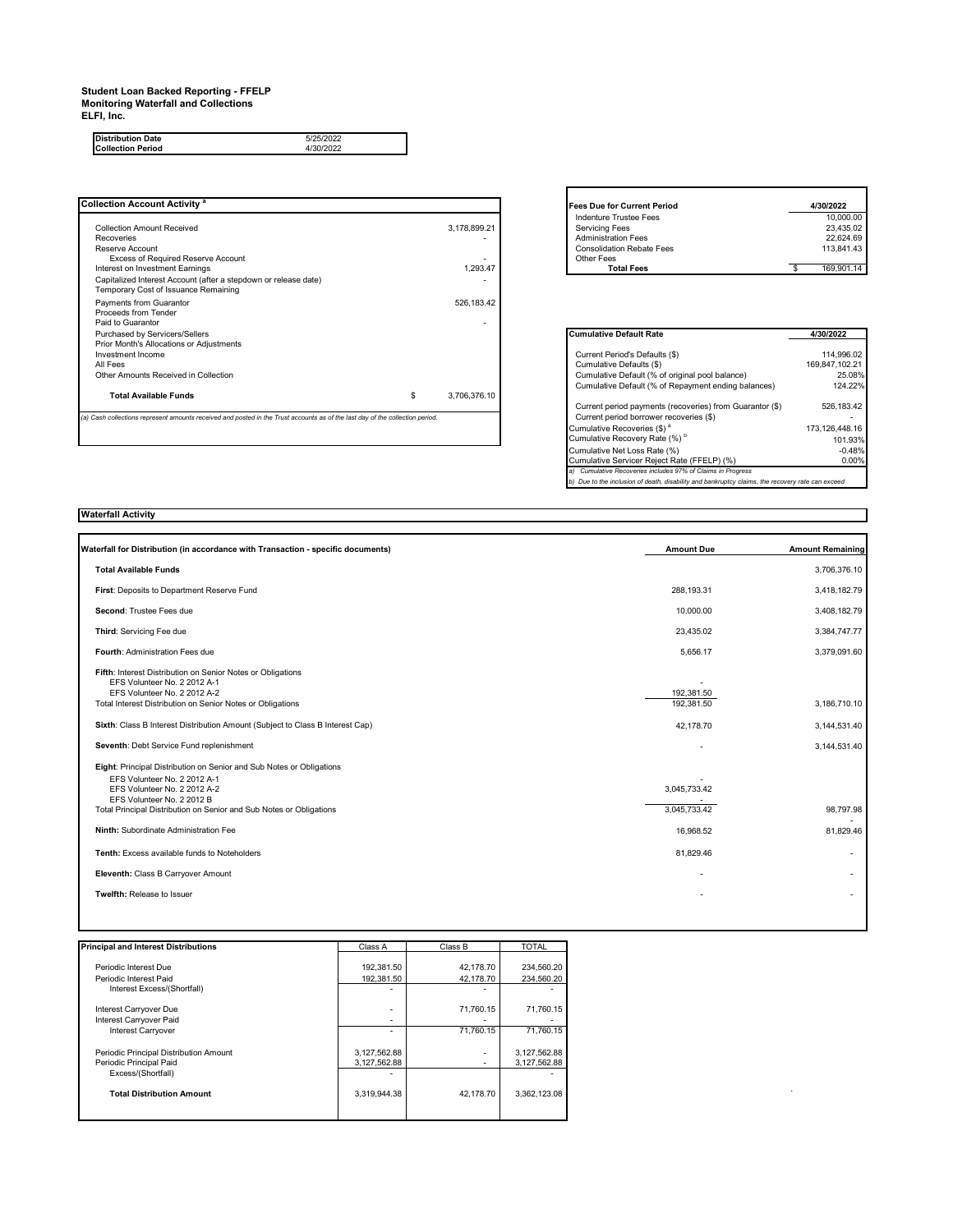## **EFS Volunteer No. 2, LLC 2012-1 Series Balance Sheet April 30, 2022 (Unaudited)**

## **ASSETS**

| Cash                                      | 4,726,150.77   |
|-------------------------------------------|----------------|
| <b>Assets Held by Trustee</b>             |                |
| Investments                               |                |
| Student Loans Receivable, Net             | 135,748,165.45 |
| Discounts on Loan Purchased               | (8,733,085.69) |
| Net Student Loans                         | 127,015,079.76 |
| <b>Accrued Interest Receivable</b>        | 7,304,295.06   |
| A/R Government Interest                   | 17,986.35      |
| <b>Other Receivables</b>                  | 28,053.43      |
| Prepaid and Deferred Expenses             |                |
| Interfund Receivables                     |                |
| <b>Total Assets</b>                       | 139,091,565.37 |
|                                           |                |
| <b>LIABILITIES AND NET ASSETS</b>         |                |
| Notes Payable, Net                        | 128,211,820.53 |
| Discount on Notes Payable, Net            | (3,782,110.00) |
| Debt Issue Costs                          | (791, 746.26)  |
| Other Accounts Payable & Accrued Expenses | 420,451.68     |
| <b>Total Liabilities</b>                  | 124,058,415.95 |
| <b>Net Assets</b>                         | 15,033,149.42  |
| <b>Total Liabilities and Net Assets</b>   | 139,091,565.37 |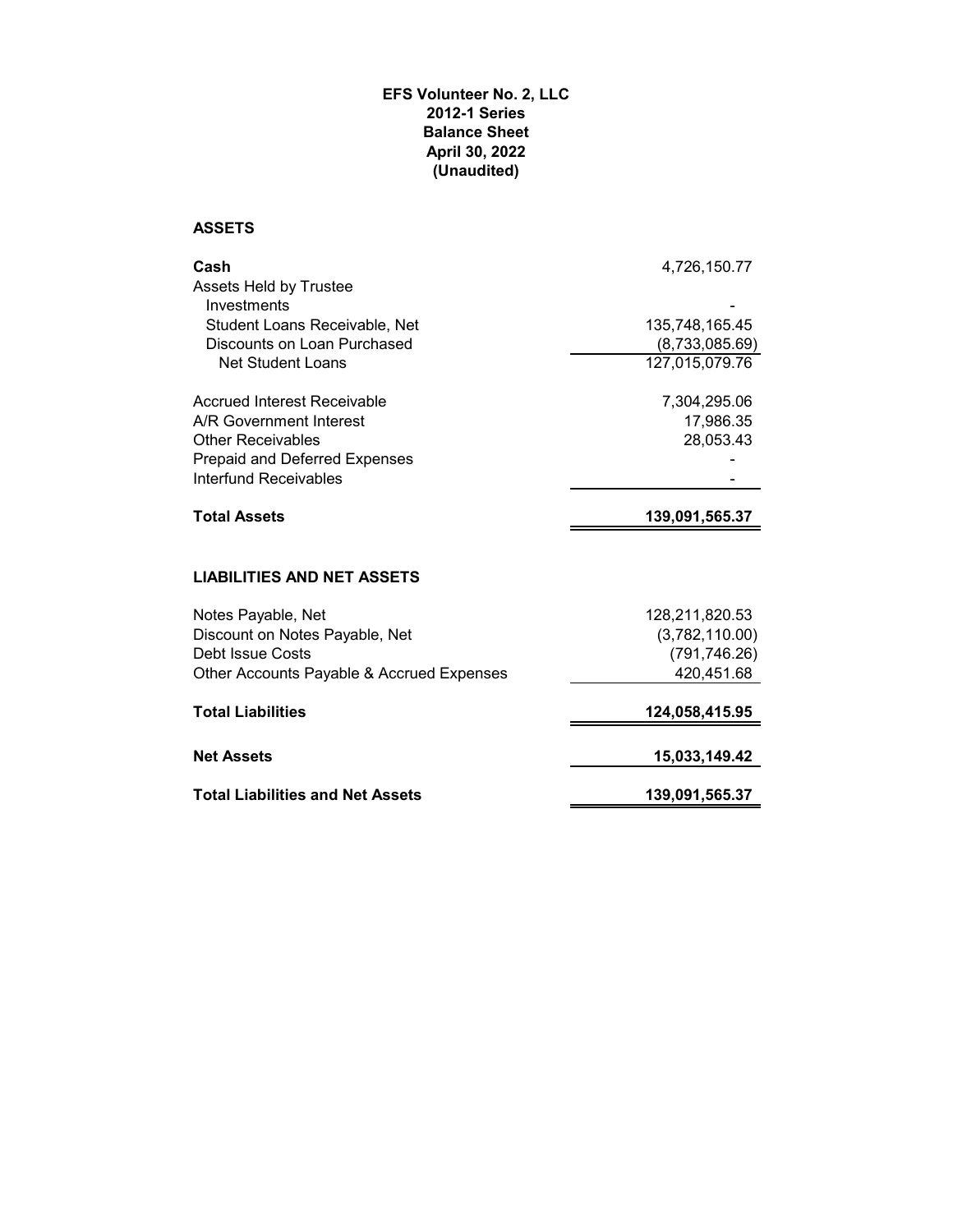EFS Volunteer No. 2, LLC

|          | <b>IV. Transactions for the Time Period</b>                                                                                                                                                                                                                                                                                                                                                                              | 2012A<br>04-1-2022 - 04-30-2022                                                        |  |  |
|----------|--------------------------------------------------------------------------------------------------------------------------------------------------------------------------------------------------------------------------------------------------------------------------------------------------------------------------------------------------------------------------------------------------------------------------|----------------------------------------------------------------------------------------|--|--|
| А.       | <b>Student Loan Principal Collection Activity</b>                                                                                                                                                                                                                                                                                                                                                                        |                                                                                        |  |  |
|          | i. Regular Principal Collections<br>ii. Principal Collections from Guarantor<br>iii. Paydown due to Loan Consolidation<br>iv. Principal Collections from Schools<br>v. Principal Write-Offs Reimbursed to the Trust -<br>vi. Other System Adjustments<br>vii. Loans transferred out/deconverted (PUT)<br>viii. Total Principal Collections                                                                               | (1, 179, 937.38)<br>(467, 872.05)<br>(1,575,433.16)<br>(3,223,242.59)                  |  |  |
| В.       | <b>Student Loan Non-Cash Principal Activity</b><br>i. Principal Realized Losses - Claim Write-Offs<br>ii. Principal Realized Losses - Other<br>iii. Other Adjustments<br>iv. Capitalized Interest<br>v. Total Non-Cash Principal Activity                                                                                                                                                                                | (453.69)<br>32.89<br>1,222.09<br>95,641.02<br>96,442.31                                |  |  |
| C.       | <b>Student Loan Principal Additions</b><br>i. New Loan Additions \$ -<br>ii. Total Principal Additions \$ -                                                                                                                                                                                                                                                                                                              |                                                                                        |  |  |
| D.       | Total Student Loan Principal Activity (Aviii + Bv + Cii)                                                                                                                                                                                                                                                                                                                                                                 | (3, 126, 800.28)                                                                       |  |  |
|          |                                                                                                                                                                                                                                                                                                                                                                                                                          |                                                                                        |  |  |
| Е.       | <b>Student Loan Interest Activity</b><br>i. Regular Interest Collections<br>ii. Interest Claims Received from Guarantors<br>iii. Late Fees & Other<br>iv. Interest due to Loan Consolidation<br>v. Interest Write-Offs Reimbursed to the Trust -<br>vi. Other System Adjustments -<br>vii. Interest Benefit and Special Allowance Payments<br>viii. Loans transferred out/deconverted<br>vix. Total Interest Collections | (349, 429.98)<br>(58, 311.37)<br>138.43<br>(74, 237.12)<br>179,522.60<br>(302, 317.44) |  |  |
| F.       | <b>Student Loan Non-Cash Interest Activity</b><br>i. Interest Losses - Claim Write-offs<br>ii. Interest Losses - Other<br>iii. Other Adjustments b.<br>iv. Capitalized Interest<br>v. Interest Accrual<br>vi. Total Non-Cash Interest Adjustments                                                                                                                                                                        | (5,786.03)<br>(3,852.55)<br>92.50<br>(95, 641.02)<br>577,034.54<br>471,847.44          |  |  |
| G.       | <b>Student Loan Interest Additions</b><br>i. New Loan Additions(a) \$ -<br>ii. Total Interest Additions \$ -                                                                                                                                                                                                                                                                                                             |                                                                                        |  |  |
| H.       | Total Student Loan Interest Activity (Eviii + Fvi + Gii)                                                                                                                                                                                                                                                                                                                                                                 | 169,530.00                                                                             |  |  |
| I.<br>J. | Defaults Paid this Quarter (Aii + Eii)<br><b>Cumulative Defaults Paid to Date</b>                                                                                                                                                                                                                                                                                                                                        | (526, 183.42)<br>(173, 126, 448.16)                                                    |  |  |
| Κ.       | Interest Expected to be Capitalized<br>Interest Expected to be Capitalized - Beginning (III - A-ii)<br>Interest Capitalized into Principal During Collection Period (B-iv)<br>Change in Interest Expected to be Capitalized<br>Interest Expected to be Capitalized - Ending (III - A-ii)                                                                                                                                 | 1,036,028.27<br>95,641.02<br>14,574.16<br>1,117,095.13                                 |  |  |